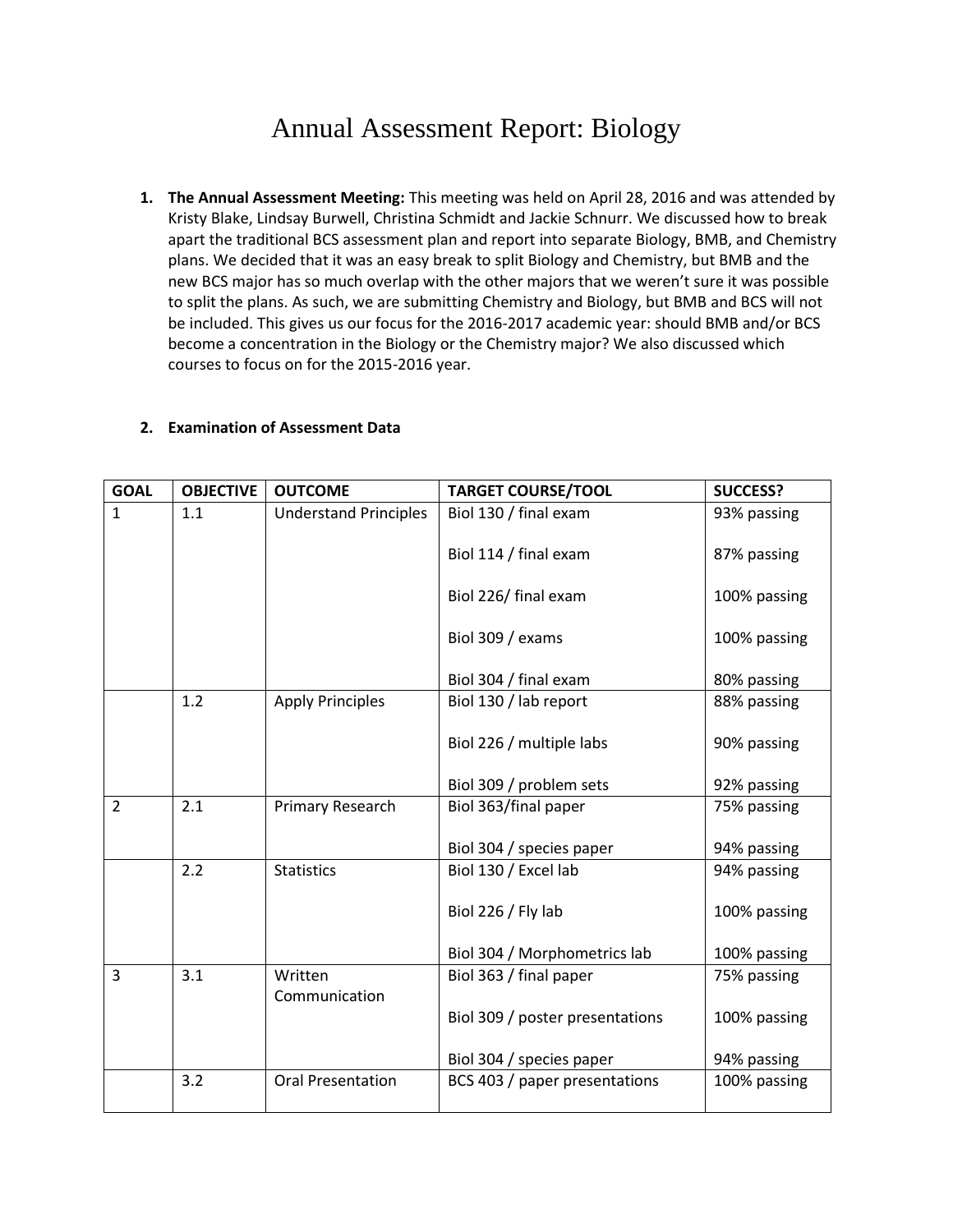|   |     |                          | Biol 309 / poster presentations    | 100% passing |
|---|-----|--------------------------|------------------------------------|--------------|
|   |     | <b>Oral Presentation</b> | Biol 114 / history presentations   | 100% passing |
|   |     | (continued)              |                                    |              |
|   |     |                          | Biol 304 / species presentations   | 100% passing |
| 4 | 4.1 | Group Work               | Biol 130 / Big Phylum Day          | 99% passing  |
|   |     |                          | Biol 226 / Fly crossing experiment | 88% passing  |
|   |     |                          | Biol 309 / poster presentations    | 100% passing |
|   | 4.2 | Biodiversity             | Biol 363 / 5 species               | 94% passing  |
|   |     |                          | Biol 130 / Big Phylum Day          | 99% passing  |
|   |     |                          | Biol 304 / Field notebooks -       | 100% passing |
| 5 | 5.1 |                          | vertebrate species sightings       |              |
|   |     | <b>Ethics</b>            | Biol 226 / genetic testing and DNA | 88 % passing |
|   |     |                          | sequence analysis lab, genome      |              |
|   |     |                          | editing, GMOs discussion           |              |
|   |     |                          | Biol 114 / history of anatomy and  |              |
|   |     |                          | physiology projects, discussion of | 100% passing |
|   |     |                          | cadaver use in teaching and        |              |
|   |     |                          | research                           |              |
|   | 5.2 | New Technology           | Biol 226 / sequence technologies   | 88 % passing |
|   |     |                          | and PCR forensic labs              |              |
|   | 5.3 | Internships              | BCS 290/390 / Internship poster    | 100% passing |
|   |     |                          |                                    |              |

**3. Program changes:** There were several changes that we made in the current year that we were focusing on for the 2015-2016 year.

Biol 363: Advanced Ecology was taught as a completely project based course. Throughout the course the students were asked how things were going, and overwhelmingly the students enjoyed learning by doing. Indeed, in the senior reflective essay, all of the seniors who took the course mentioned that it was the course that helped them understand what it actually meant to do science – collaborating with others when necessary and focusing on a single project where they became the expert.

Biol 226 Genetics: This course was changed from a 100 level course for majors and nonmajors to a 200 level course for only majors. This change was a positive one; the material covered in the course was at a higher level, one that is on par with genetics courses at other institutions. Having majors in the class changed the overall tone of the course to better connect to other topics within the Bio, Chem, and BMB majors; elaborating on topics covered in into bio and introducing topics that covered in depth in Biol312 and Chem326.